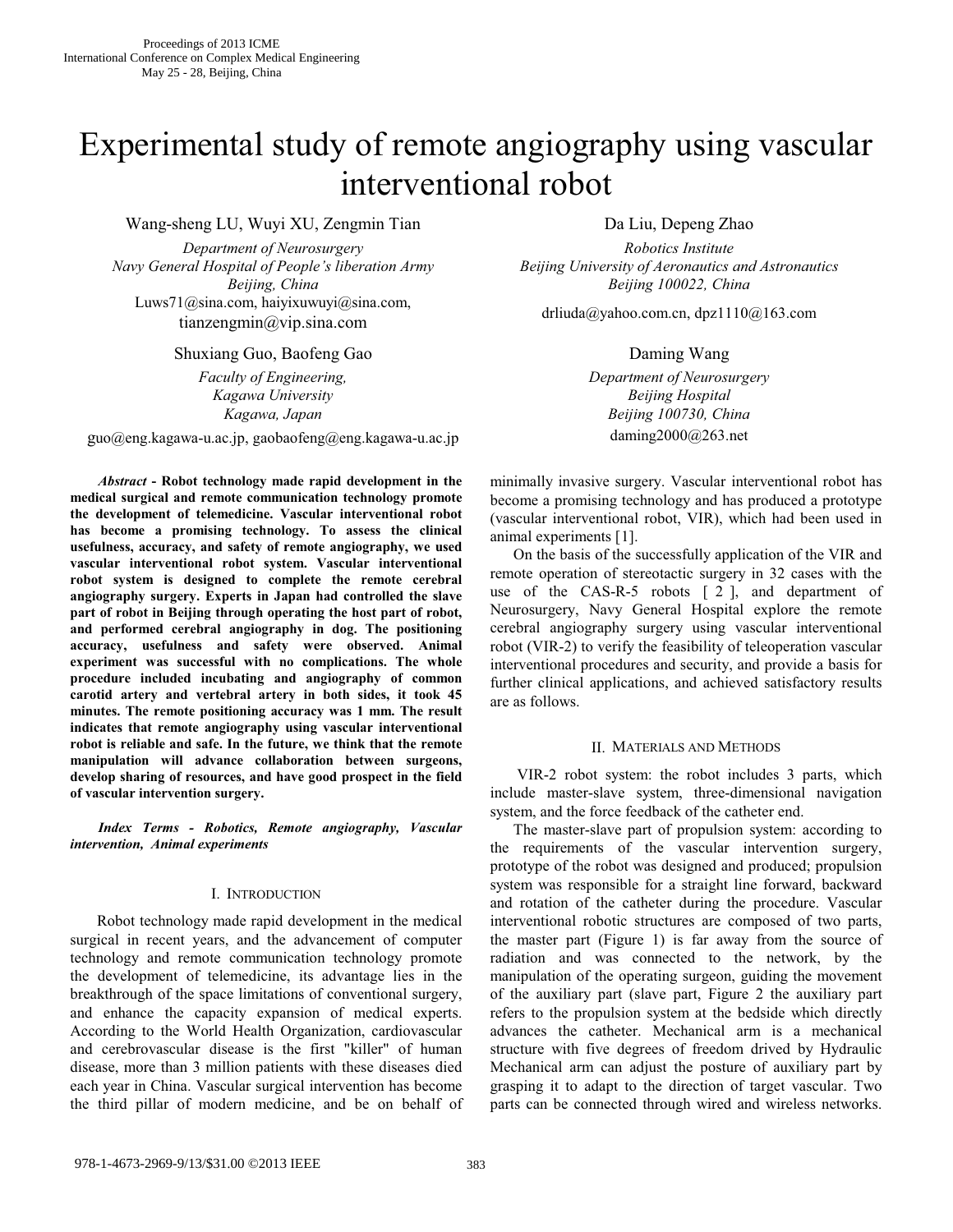The master part of propulsion system is more adapt to manipulating habits of hand. The operator can rotate or moves back and forth the wire of master part by holding it, like holding the end of catheter.

The three-dimensional image navigation system: visual positioning system and 3D vascular reconstruction system based on dual-angle Digital Subtraction Angiography (Digital subtraction angiography, DSA). The Visual positioning system obtaining the location parameters of the c-arm is the premises of the navigation system, reconstruction of 3D vascular image based on the dual-angle DSA image provide a road map for navigation and guide interventional procedures. The reconstruction method is same as VIR-2 robot, but the software have been improved.



Fig. 1 the main part of propulsion system



Fig2 the auxiliary part of propulsion system

The force feedback system of the distal catheter: In this study the fiber optic pressure sensor made by Canadian medical company FISO was fixed on the terminal of universal catheter, to measure the hepatic of front-end. During operation the resistance encountered by the catheter was transmitted through the connection to the actual operator in order to guide the completion of the surgery real-time (Figure 3-4).



Fig3 the fiber optic pressure sensor made by Canadian medical company FISO



Fig4 the sensor  $(800 \mu m)$  in diameter, shown in red arrow) was fixed on the terminal of universal catheter (single-bending catheter with 5F diameter, ,shown in black arrow).

Remote surgery system: It consists of network communication, video (from Scene camera) transmission, graphic simulation and human-computer interaction components. It provides information and technical support for medical experts to implement teleoperation surgery, which main features include remote surgical simulation, surgical monitoring and teleoperation. Remote communication between China Beijing and Japan Kagawa was internet, which connects the main server located in Japan and auxiliary server in Beijing and transmits surgical planning, sends control commands of remote robot; execute real-time data exchange (Figure 5). The data transmission speed was 8M/sec, and network time delay was about one second which does not affect the implementation of the surgery.



Fig 5 Schematic diagram of remote surgery system (The information exchange through internet includes: 1.remote control terminal send order to the slave part; 2. catheter movement routes in scene and the resistance encountered by the catheter was transmitted to the remote control terminal)

A healthy clean male beagle adult dog, weighing 16.5Kg (purchased from the Experimental Animal Center of Peking University Health Science Center). The conditions for the animals were room temperature  $20 \pm 3C$ , natural light, freely available drinking water and food, and were reviewed and approved by the Institutional Animal Care at the Navy General Hospital, Beijing.

Surgical procedures: The surgery was performed by specialists in Navy General Hospital, in Kagawa University and vascular interventional robot. The remote console of main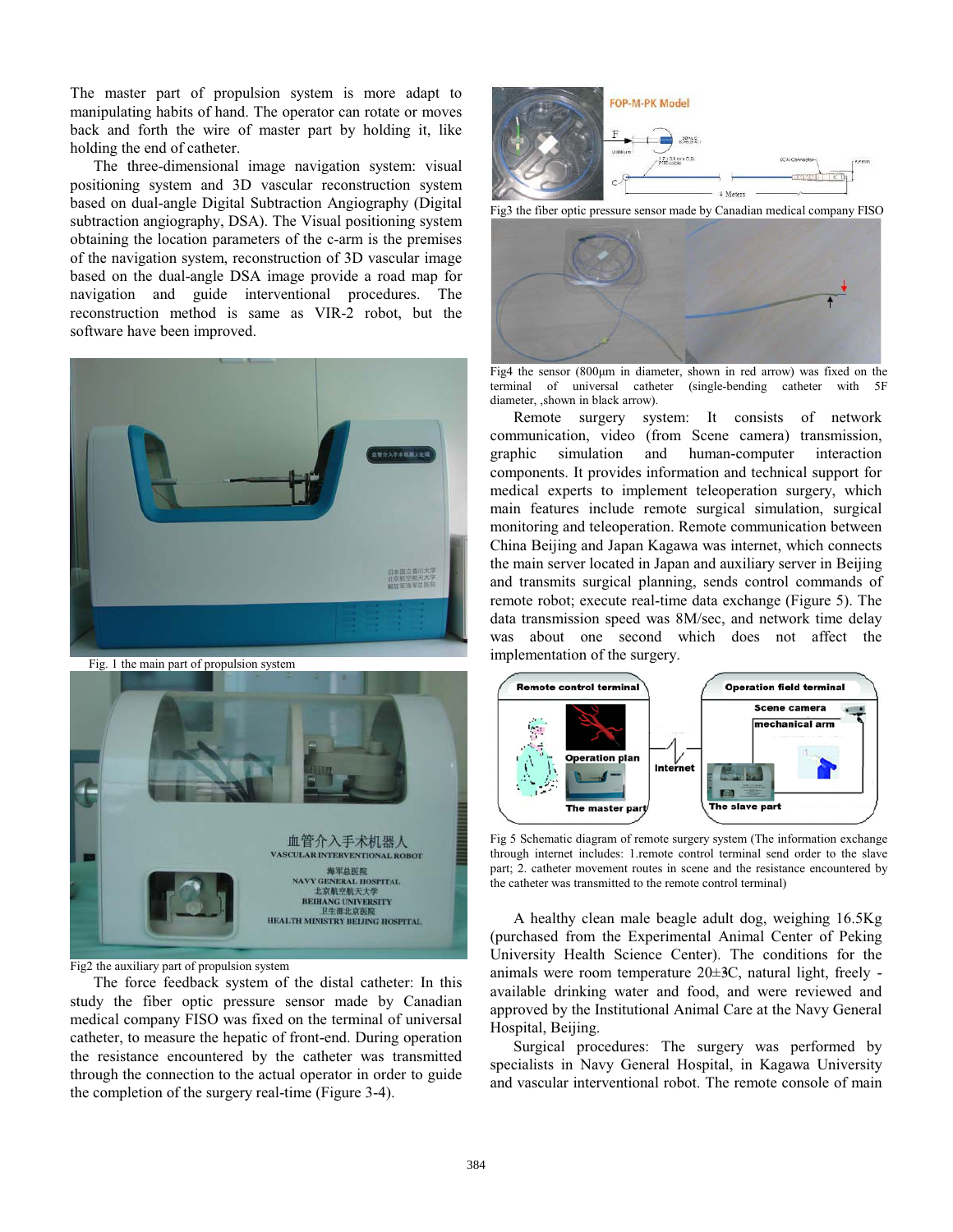part was located in Kagawa, and the auxiliary part of robot and the local console was located in Beijing.

The dog was anesthesiad with intramuscular injection as 0.2mL/kg of mixture of Sumianxin and ketamine (1:2); a 5F diameter arterial sheath was artificial inserted into the right femoral artery of anesthetized dog using the Sedinger method. A single-bending catheter with 5F diameter was guided into the arterial sheath. The Sterilized propulsion system of robot was introduced to fixing catheter. Mechanical arm fixed propulsion system, and adjust the position, while three-way valve connect the high-pressure syringe and heparin saline drip system (Figure 6).

Experts controlled the main part of VIR in Kagawa University, Japan, under the guidance of the 3D image navigation through the Internet, operating the main part of the instruction through the network. The order was transmitted through the network to the auxiliary part of robot lied at intravascular interventional operating room in Navy General Hospital, Beijing, which was far away as 2500 km, catheter movement routes in scene was captured by scene camera and transmitted directly to the main part through the network, surgeons perform procedures depending on the actual process information(1.catheter movement routes in scene was captured by scene camera;2. the resistance encountered by the catheter was transmitted through the connection to the actual operator), carry out a road map or selective angiography when it was necessary, and finally complete the whole cerebral angiography surgery (Figure 7).



Fig6 Surgery scene of remote surgery (red arrow show Mechanical arm, black arrow show auxiliary part.)



Fig7 Surgical master - the doctor controlled robot system for remote operation

Intracranial angiography procedures: catheter was move forward, backward and rotation under fluoroscopy drive by the propulsion system of the robot, pass through femoral artery, abdominal aorta, thoracic, the descending aorta and reach the ascending aorta artery, and three-dimensional image of aortic arch was reconstructed based on Left anterior oblique 30° and right anterior oblique 30° image, contribute to confirm the entrance of the bilateral common carotid artery and vertebral artery, and guide catheter into proximal of above artery and begin angiography surgery. The time of surgical procedure and ray exposure time of Staff was measured. The success rate of single manipulate refers to the success rate of catheter selectively inserted into a special branch vessel. Remote positioning accuracy was measured according to the difference between three-dimensional navigation and the actual position of target vessel.

#### III. RESULTS

Animal experiments were quickly carried out with no complications. The process of teleoperation cerebral angiography was smoothly. It took 45 minutes to complete incubating and angiography of common carotid artery and vertebral artery in both sides. The left carotid angiography was shown in Figure 8; the left vertebral artery angiography was shown in Figure 9. Positioning operation was finished at first time, and the success rate of single manipulate was 100%, and remote positioning accuracy was 1 mm. The ray exposure time of Staff was 0 minutes. Time delay is one second; it does not affect the operation. Other surgical procedure was completed by robot controlled by doctor except the vascular sheath inserting into the femoral artery operation. The entire experimental procedure basically realized mechanization and automation. The dogs were returned to normal activities 1 hour after operation.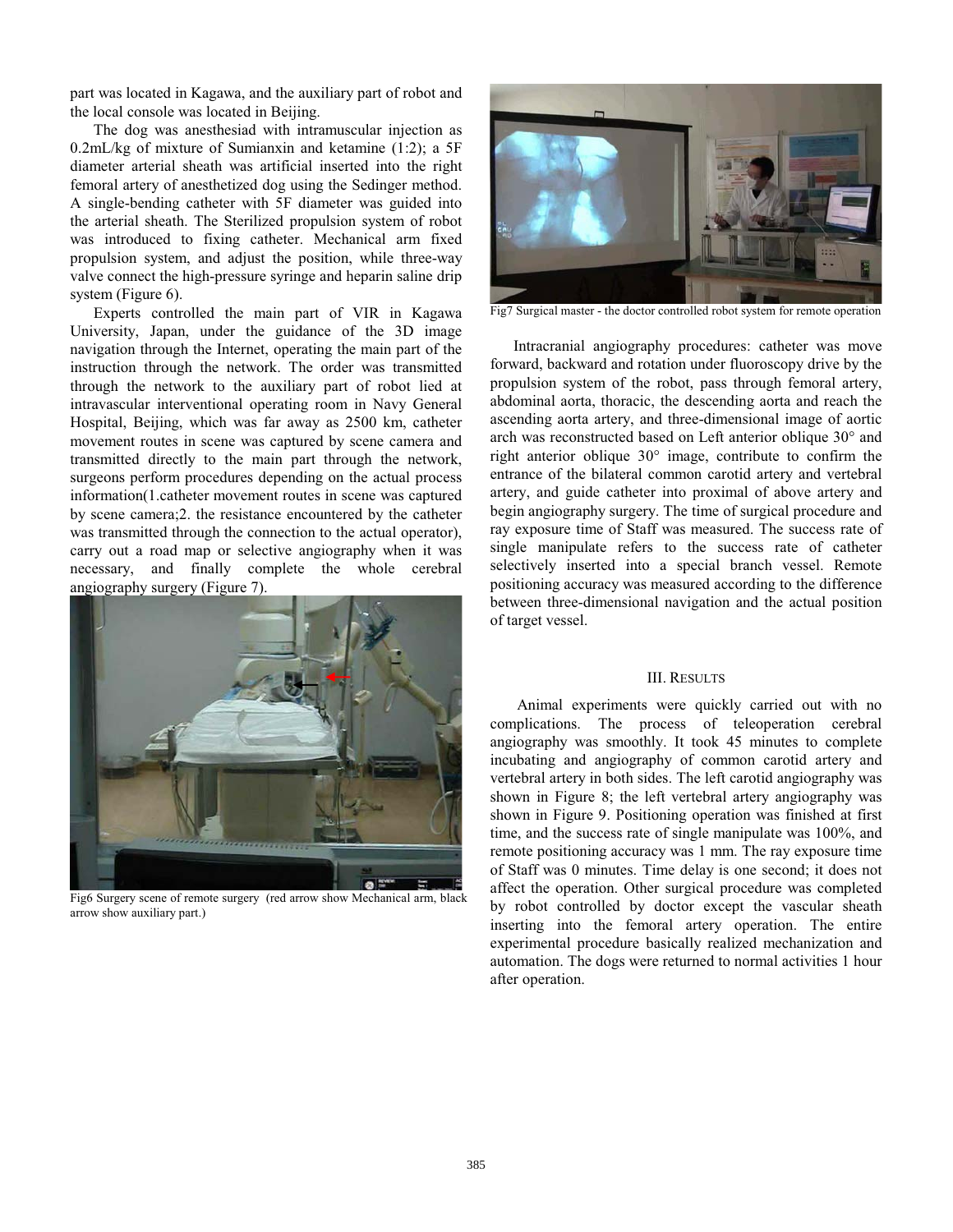



Fig8 the right carotid artery angiography

Fig9 the left vertebral artery angiography

# IV. DISCUSSION

The rapidly development of surgical robotics, computer navigation system and public high-speed network make telesurgery and telemanipulation operation possible. The application of surgical robots is growing rapidly, robotassisted surgical techniques begun initial application in minimally invasive cardiac surgery, abdominal surgery and urology[ 3 ].On September 7, 2001, doctors in New York finished Laparoscopic cholecystectomy operation by controlling Zeus medical robot through a network between France and the United States[ 4].Due to the complexity of surgical procedures in the field of neurosurgery, the mature products is the remote monitoring and remote guidance system, primarily provide real-time remote surgical guidance for the medical center's experts[5 ].

Modern neurosurgery which main goal is minimally invasive is developing in direction of precise, procedures and intelligent. Neurointerventional technology is a branch of neurosurgery, and become an important means to deal with cerebrovascular disease. Conventional interventional procedures are carried out under the guardianship and monitoring and radiation of X-ray. The purpose of vascular interventional robot is to improve the precision of surgery, to reduce the radiation to the doctor, to improve the maneuverability of operation.

Background of vascular interventional applications, this study combined with advanced robotic technology, computer graphics processing and visualizing technology, network communicating technology, computer control technology and minimally invasive surgical techniques, had improved the original vascular interventional robot system 1, and successfully implemented one cases teleoperation cerebral angiography.

Cerebral angiography is selective Intubation and angiography of bilateral carotid and vertebral artery. In this case operation is successfully completed, that means VIR-2 can complete the teleoperation cerebral angiography, and it has the prospect of clinical application, especially the patient was able to get the professional service of medical experts without experts presenting at the scene.

The features and advantages of VIR-2 system lies in: (1) it adapted Master-slave robot structure and ergonomic design,

the main part was more consistent with the habits of doctor's operating, more easily manipulated by doctors, more compact flexible[6], so as to adapt to the complex needs of vascular interventional surgery; (2) three-dimensional medical image navigation can guide the surgeon quickly and accurately to advance the catheter to the specified location, which is helpful for successful operation. Fast reconstruction of 3D DSA image which is based on the dual-angle DSA images, combined with the matching techniques of the virtual image and actual image, the ultimately realized the target of navigation from 2D image to 3D image, and thus catheter reaching the target blood vessels is more smooth, Simplifies operation, improve quality of operation; (3) the application of minimum force sensor, micro force sensor is installed at the end of the catheter, realtime access the collision information between the catheter and blood vessels during operation, and thus reduce the risk of surgical intervention, intervention and alarm will be adopted if necessary7 ;(4) the teleoperation surgery is completed through the public Internet, breaking the space limitations of conventional surgery, which significantly enhanced the ability of medical experts radiation, and help to play the role of the major hospitals and medical experts. Remote surgery has a positive potential to the worldwide transmission of medical resources.

Judging from the entire system, teleoperation animal experiments application using the VIR-2 telemanipulation system is safe and feasible. It can realize telemanipulation of catheter, and the master-slave systems meets the operating characteristics of the traditional intervention, threedimensional navigation guide operation more smoothly, force feedback provides real-time haptic information of remote catheter and provide security for the surgery, but also shortens Operation time and improve the quality of operation.

The system still needs further improvement, mainly miniaturization of master-slave structure, more high-speed of software functions of 3D image navigation, and real-time performance of force feedback signals. At present the scope of application is vascular interventional surgery in Largediameter vascular, but its application will take some time in small-diameter vascular, such as three level of cerebral vascular and micro vascular. Because the requirements of teleoperation is very lower on the local medical technology, the physicians familiar with the general procedure is capable of performing his duties, and major surgical procedures is done under remote monitoring by the remote expert. Application scope has been expanded, on the basis of the surgical safety been guaranteed.

There is 2500 km away between Beijing and Japan. The main part of robot located at Kagawa University in Japan controlled the slave part of robot in Beijing, had completed animal cerebral angiography through the Internet. It means remote operation of vascular interventional procedures is successful, which indicates that VIR-2 system is safe, reliable and easy to use. With the continuous improvement of medical robotics and Communication technology, remote operation